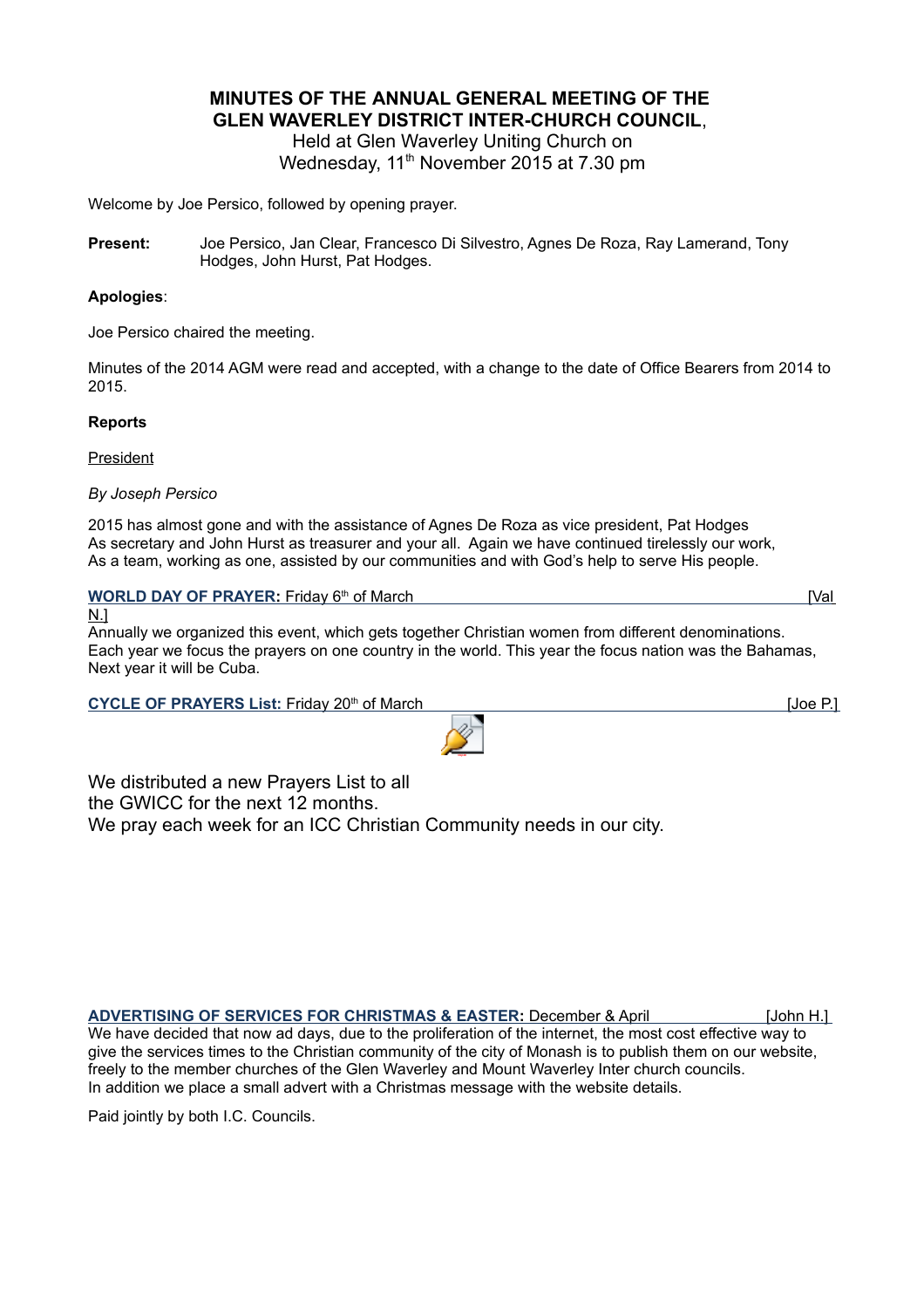### **WAY OF THE CROSS: 3<sup>rd</sup> of April Good Friday [Tony & Pat H., John H., Peter Mc C., Agnes DR Joe P.]**

A great Ecumenical event that we as an inter-church council have been organizing for 34 years. St. Leonard's Catholic Church came to the rescue this year, because we could not place our notice board on the reserve.

Attendance was greater than previous years 500-600.

With this event we bring together our ministers and our communities to present and re-enact the Good Friday ultimate story of Love, suffered by our Lord Jesus, to the communities of the city of Monash.

| <b>CITY OF MONASH CHURCHES SERVICES LIST: May</b>                                             | [all members] |
|-----------------------------------------------------------------------------------------------|---------------|
| In May, we compiled and distributed a list of services times and Christian Churches locations |               |
| In the City of Monash to 21 Hotels and Motels in the area, to welcome visitors.               | All the       |

places we deliver copies to, appreciate being given the list for the visitors to our city.

# 16<sup>th</sup> CHRISTIAN UNITY ECUMENICAL CELEBRATIONS: 17<sup>th</sup> May (Ascension Sunday) [Joe P.]

This year, was the fourteenth annual event, we coordinated 17 Inter-church communities visitations in the city of Monash, again on Ascension Sunday.

The Celebrations promote in our Communities the acceptance of our diversity and our oneness with Christ and is still enjoyed by participants.

**JOINT MEETING WITH MT. WAVERLEY ICC:**  $2^{nd}$  September [all members] We have held a joint ICC meeting at Holy Saviour Catholic Church Vermont South, with our neighbouring friends, with whom we annually share several activities, to improve our service to our own church communities.

We are to investigate the possibility of a Christian Pilgrimage day in 2017.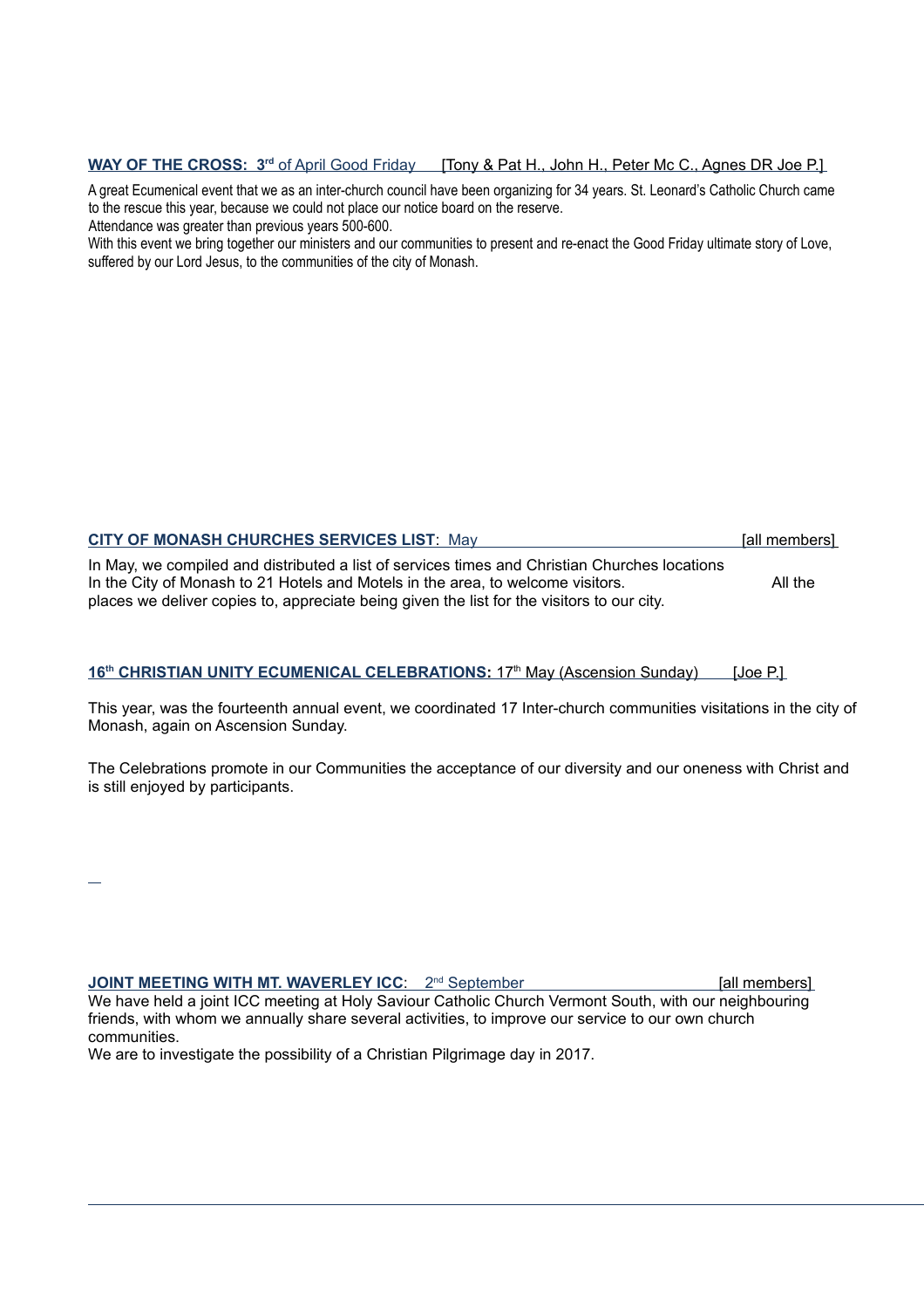# Some of our Team

### members

#### **AGED CARE FACILITIES IN THE CITY OF MONASH:** whole year **and the contract of the state of the state of the state of the state of the state of the state of the state of the state of the state of the state of the state of t**

Tony and Jim A. have compiled and updated a current list of all the aged care facilities in the city of Monash and the Christian churches support given to the people in these places and keep them Informed of the Christian church services in the city of Monash.

### **GWICC WEBSITE:** whole year **but the set of the set of the set of the set of the set of the set of the set of the set of the set of the set of the set of the set of the set of the set of the set of the set of the set of th**

H.] Through John's great work, we are continuously developing our own website for the benefit of all member churches. A continues growth has been noticed in the number of site hits. Francisco will be co-ordinating with John for the continuous update and development of The website:

<http://www.glenwaverleychurches.org/>

**CHRISTMAS MESSAGE SIGN : Dec . 2014** [Ray Lamerand, Pat &Tony H. Joe P ]

We have obtained permission by city of Monash to place a Christmas message at the corner of Springvale & Waverley roads, (Glen Waverley Central Reserve).

The message last year was about thinking of the refugees around the world and that Jesus was also a refugee as a baby.

This year the message is going to be the same.

I would like to thank again every member of the Glen Waverly ICC, for their commitment, dedication and hard work over the last 10 years, to serve each other and our communities, For our Lord Jesus. May God our Father, continue to bless us all in the future to maintain our dedication to the Christian Faith with joy. All the best wishes to the new leadership team.

# Business arising from the report

It was discussed if Ascension Day is the best Sunday to have the Christian Unity Celebration. This had been moved from Pentecost due to clashes with celebrations within member churches. It was decided to continue with Ascension Day.

#### **Treasurer**

No requests for levies were sent to member churches in 2014 as we did not have to pay for advertising of Christmas or Easter Services in the local paper. John has sent out requests this year and 7 churches have paid to date.

The current bank account balance is over \$2000.